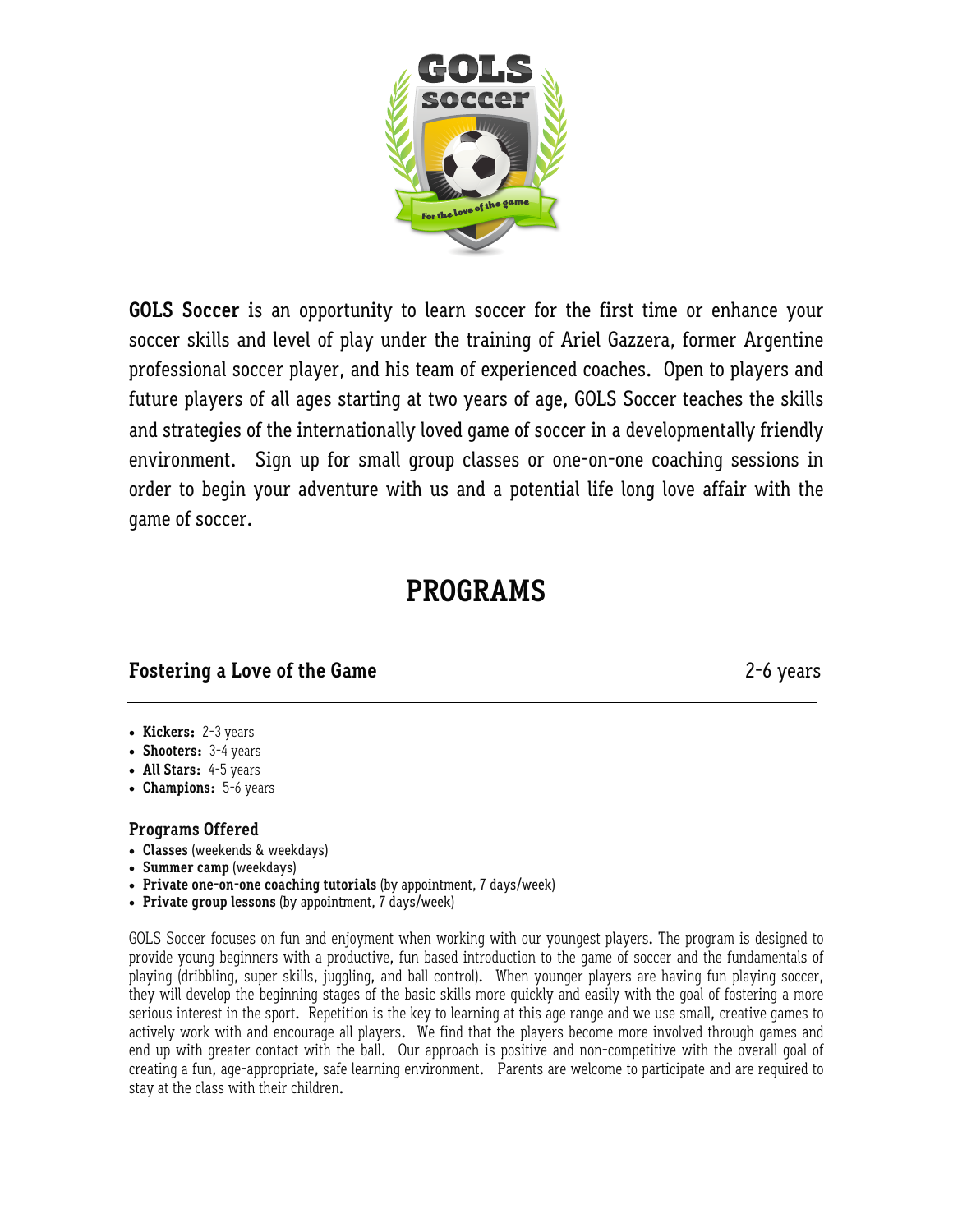- **• Classes:** weekends & weekdays
- **• Summer camp:** weekdays
- **• Private one-on-one coaching tutorials:** by appointment, 7 days/week
- **• Private group lessons:** by appointment, 7 days/week

Our group and one-on-one programs for the older and/or more experienced players build upon the first stage of fostering a love of the game and move into developing the fundamentals of soccer and finally enhancing and nurturing the competitive soccer player.

Starting around the age of 7 years and older, players are growing physically and mentally and are more receptive and capable of learning and using the fundamentals of soccer in order to develop their individual technique. We introduce them to a wider range of skill exercises and for a longer period of time. GOLS Soccer works with its players on individual technical development including first touch and mastering the ball. The players will work on super skills including individual possession, individual defending, confidence in possession (practicing the process of collecting, looking up and decision making once they have the ball), heading, and shooting and the art of finishing.

GOLS Soccer starts to challenge these players further by incorporating team tactics into their play and developing their overall game including working on the player's position on the field related to other positions. As the player continues to grow, practice sessions become longer including warming up and stretching with more emphasis on conditioning and competitive play. GOLS Soccer continues to build upon the skill and teamwork concepts learned at earlier stages of development in order to solidify the player with a foundation of soccer fundamentals. The sessions utilize many small sided fun games during this program. As they continue to grow older, players move into a new level of maturity and understanding of the game.

If a player who hasn't adequately mastered the skills and tactical concepts (defense, offense & teamwork) joins us, we go back as far as necessary in the developmental process to ensure that the player learns appropriately and has a positive experience. This program groups classes and customized training programs based on the skill level of the players within a certain age range with an understanding of the physical differences between different ages of players in order to ensure an appropriate and enjoyable learning environment for all.

We welcome working with teams who come to us as an existing unit or coaching one-on-one player development. Classes for groups who do not come to us as a pre-existing group are scheduled based on expressed interest by 8 or more individuals at a similar developmental level. We are happy to assist in also looking for other players to round out these classes.

### **Enhancing and Nurturing the Competitive Soccer Player 10+ years**

- **• Classes:** weekends & weekdays
- **• Summer camp:** weekdays
- **• Private one-on-one coaching tutorials:** by appointment, 7 days/week
- **• Private group lessons:** by appointment, 7 days/week

Entering the third phase of the GOLS Soccer program occurs once a player has developed his or her foundation of fundamental skills and team play. This program is designed for the completive player who is a soccer lover and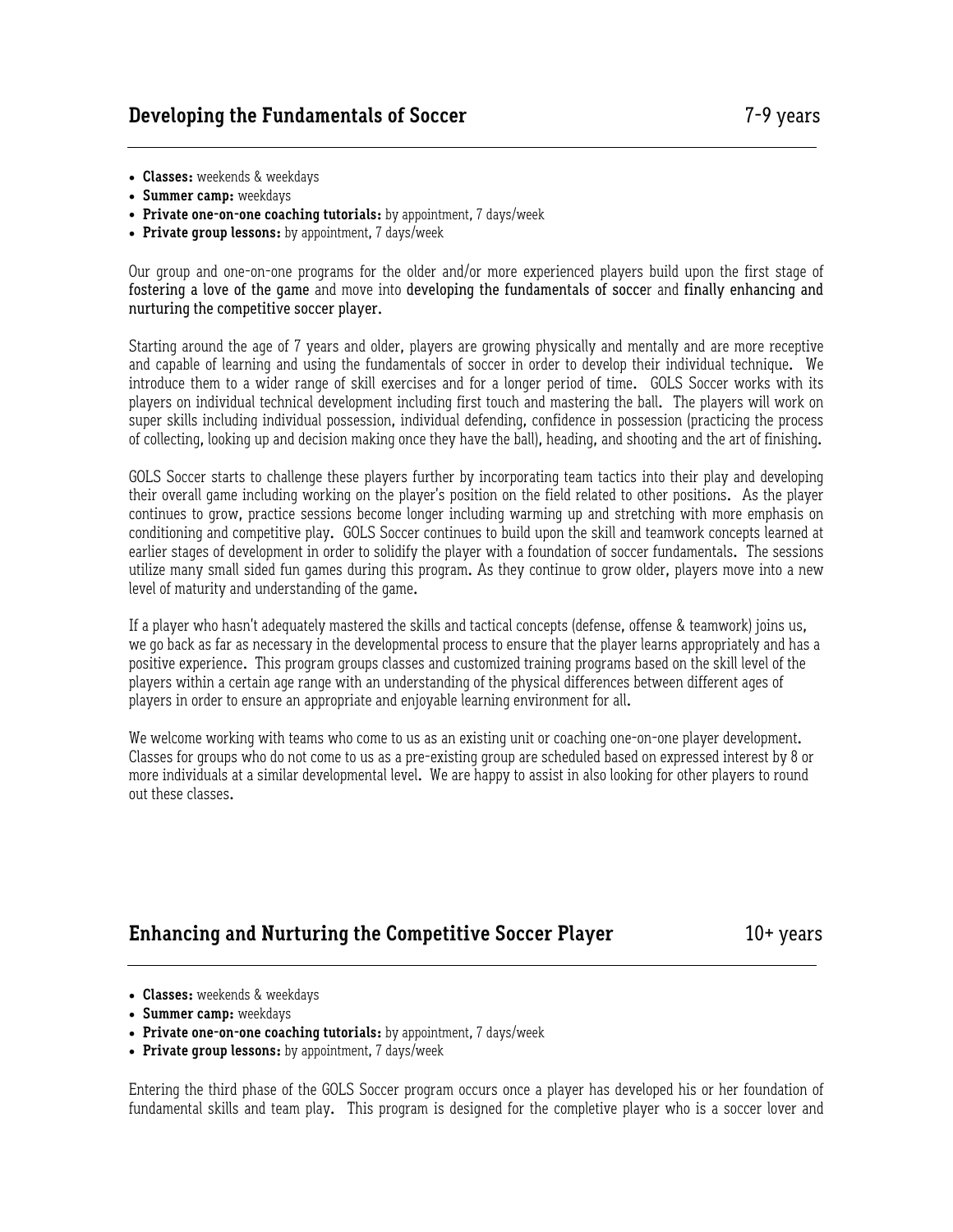wants to take their game to the next level regardless of age. These players come to us from school, club, AYSO and adult teams because they want to improve their competitive play, earn a spot on a team, earn a starting position and/or prepare for the next phase of their soccer career (i.e. a move from middle school to high school, AYSO to a club team, or high school to college).

We focus on many of the same tactical concepts and skills learned while developing the fundamentals, stressing the importance of working as a team. Sessions include a focus on 1v1 defense and offense, shooting and the art of finishing, small group and individual possession, and goal keeping. GOLS Soccer also continues to develop the player's physicality (strength, speed, etc.), teamwork, mental acumen, and maturity. When working at this stage, the coach will not only conduct the training session, but also become directly involved by joining the group in small sided games and custom training exercises. During one-on-one sessions at this level, the coach becomes a partner with the player, and works closely with him or her while facilitating a number of exercises. The goal of these sessions is to continue to technically challenge the player in order to help progress and develop the player's overall game.

## **Additional Programs**

### **School Enrichment**

*Weekdays*

GOLS Soccer works with schools on-campus and collaborates with the existing coaching or physical education teaching staff. We are happy to share our expertise and enthusiasm with the players and coaches and to support the team's or a physical education program's goals regardless of level of player and team experience. We are flexible to assist in both short and long-term engagements.

### **Team Coaching**

#### *By appointment, 7 days/week*

GOLS Soccer is available to coach or assistant coach school, AYSO or club teams. We are also delighted to work with teams on short-term engagements during spring, winter and summer breaks (or during the regular season). Depending on the age of the team and skill levels of the players, we will design a custom program to methodically improve both the individual and team play in order to enhance the physical and mental fitness, fundamental skills, and strategic and competitive capabilities of the team. The program will focus on understanding the field, and the individual roles and responsibilities of specific positions. The team bond will also be addressed in order to maximize the team's opportunity to succeed on the field as one cohesive unit. By the end of the engagement, your team will have developed into a unit of players motivated to work hard, learn and succeed.

### **Birthday Parties & Special Events**

#### *By appointment, 7 days/week*

GOLS Soccer is happy to come to your birthday party for one or more hours to help entertain children ages two years and up. We will bring all of the equipment and make sure that your child and his/her friends enjoy a program filled with games and soccer fun.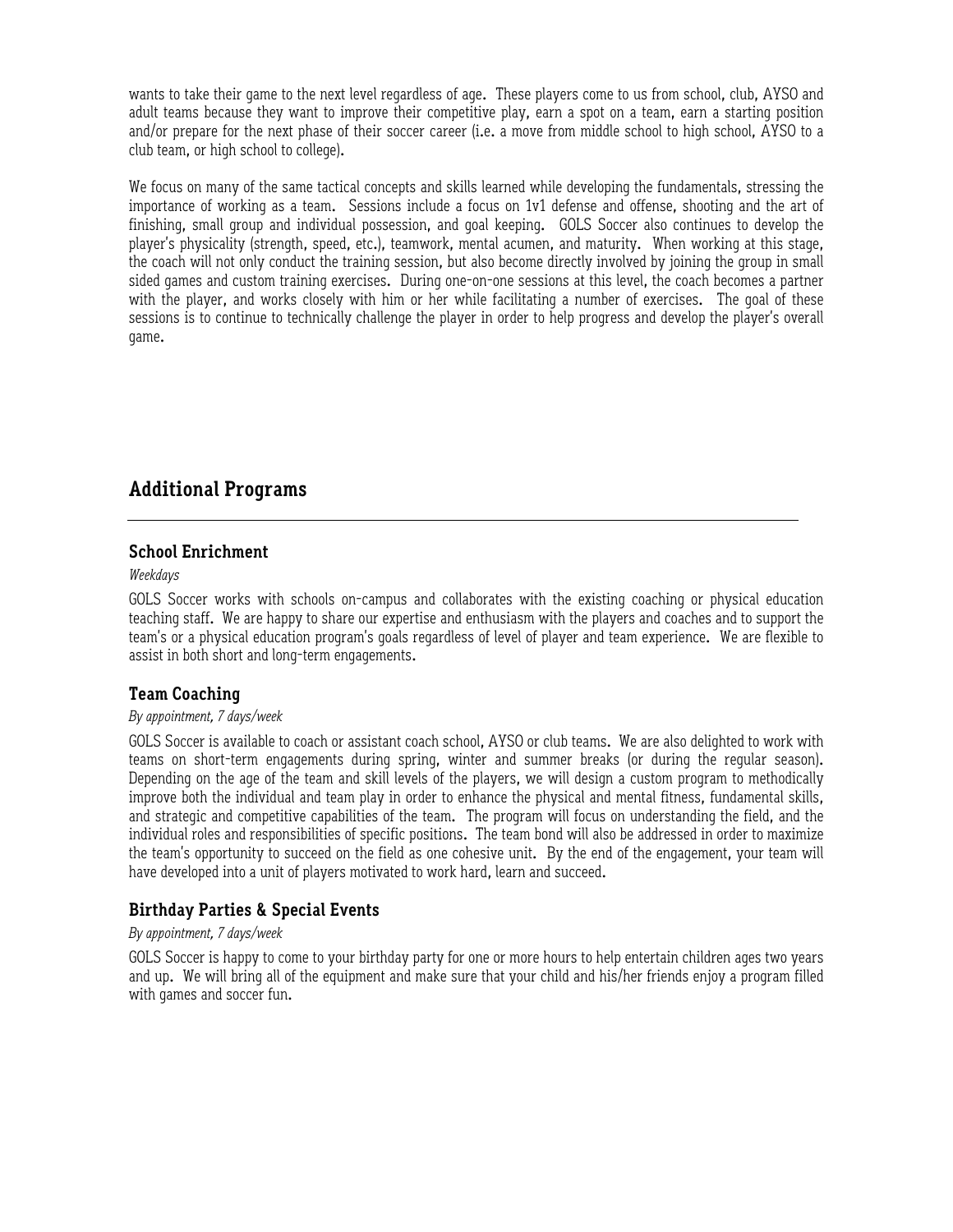

# **REGISTRATION FORM**

|  |                                      |  | <u> 1980 - Jan Samuel Barbara, martin da shekara ta 1980 - An tsara tsara tsara tsara tsara tsara tsara tsara tsa</u> |  |  |  |  |
|--|--------------------------------------|--|-----------------------------------------------------------------------------------------------------------------------|--|--|--|--|
|  |                                      |  |                                                                                                                       |  |  |  |  |
|  | Home Phone #: ______________________ |  | Work Phone #: _________________                                                                                       |  |  |  |  |
|  | Player's Cell #: ___________________ |  | Parent's Cell #: ___________________                                                                                  |  |  |  |  |

Classes are first come, first serve and we do limit the class size in order to make the experience enjoyable and safe for all participants. The minimum class size is 6 and the maximum is 10.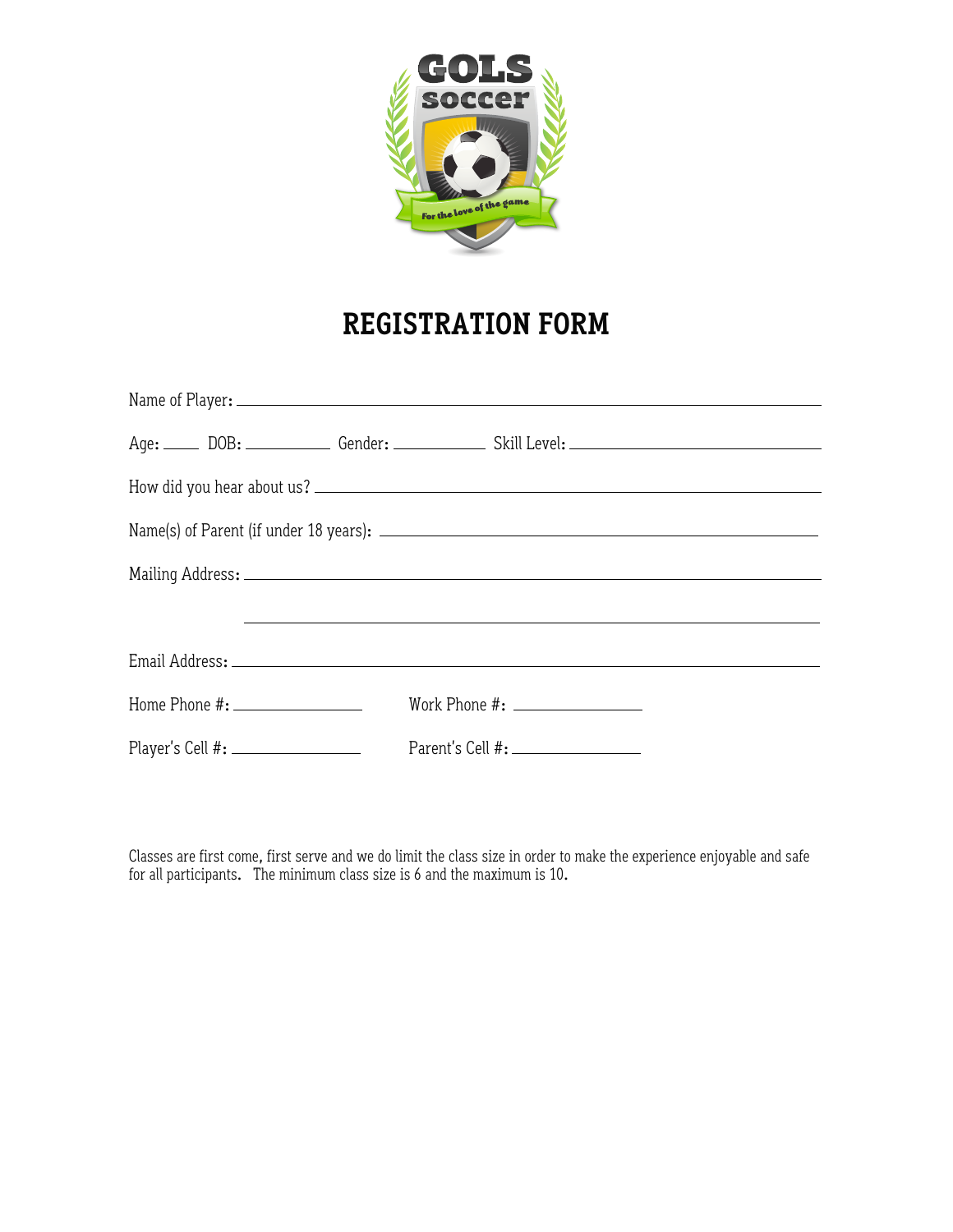## **Pricing**

- \$350/10 week class
- \$375/1-week camp session
- \$75/hour for private one-on-one lessons (at home or destination of client's choice)
- \$50/hour per child for private group lessons (at home or destination of group's choice)
- \$200/hour per coach (maximum of 10 kids per coach) for birthday parties and special events
- Inquire about school enrichment & team coaching fees
- \$50 discount per child is offered for all siblings who are taking a class/camp session at the same time
- \$50 discount if signing-up for 2 or more weeks of camp

## **Sign Up for a Pre-Set Class**

#### *Circle your choice & feel free to indicate a 2nd choice*

Sessions run for 10 weeks not including holidays/other off weeks and rolling admission into a class is accepted as long as there is room for additional players. Please inquire about when a new session is starting however we encourage new players to join us at any point during the year or to create your own class with your group starting anytime. New sessions start the following weekend after the end of the previous session. All sessions are 45 minutes.

There is no class on the following 2010 dates including major holidays: 1/01/10, 1/02/10, 5/29/10, 5/30/10, 5/31/10, 7/3/10, 7/4/10, 9/4/10, 9/5/10, 9/6/10, 11/25/10, 11/26/10, 11/27/10, 11/28/10 & 12/25/10 - 1/02/11.

| <b>THURSDAYS</b> | AFTERNOON: VALLEY VILLAGE PARK                          |                                                          |                  |  |  |
|------------------|---------------------------------------------------------|----------------------------------------------------------|------------------|--|--|
|                  |                                                         | <b>Champions</b> 5-6 year old class 3:15-4:00pm          |                  |  |  |
|                  |                                                         | New winter/spring session starting on February 18, 2010. |                  |  |  |
| <b>SATURDAYS</b> | MORNING: VALLEY VILLAGE PARK                            |                                                          |                  |  |  |
|                  | Kickers:<br>Shooters                                    | 2-3 year old class<br>3-4 year old class 10:00-10:45am   | $9:00 - 9:45$ am |  |  |
|                  |                                                         | New winter/spring session starting on February 20, 2010. |                  |  |  |
|                  | AFTERNOON : CHEVIOT HILLS RECREATION CENTER             |                                                          |                  |  |  |
|                  | All-Stars:                                              | 4-5 year old class                                       | $2:30-3:15pm$    |  |  |
|                  | Shooters                                                | 3-4 year old class 3:30-4:15pm                           |                  |  |  |
|                  | New winter/spring session starting on February 6, 2010. |                                                          |                  |  |  |

*Rolling admissions to a class is accepted as long as there is room for additional players.*

Note : The office will be closed and no classes, camp or lessons will be held during following dates:

i. November 25th - 29th ii. December 19th - January 3rd

List Friends Signing Up With (it is not required to sign up with others):

Create your own class seven days a week: option to designate your own location based on the most convenient available park or backyard for your group (minimum of 6 students for a minimum of 10 weeks) and schedule a mutually convenient recurring time with the GOLS Soccer staff.

Indicate Weekday & Times that work best for you/your group (if not signing up for a pre-set class):

Indicate location(s) that work best for your group (if not signing up for a pre-set class):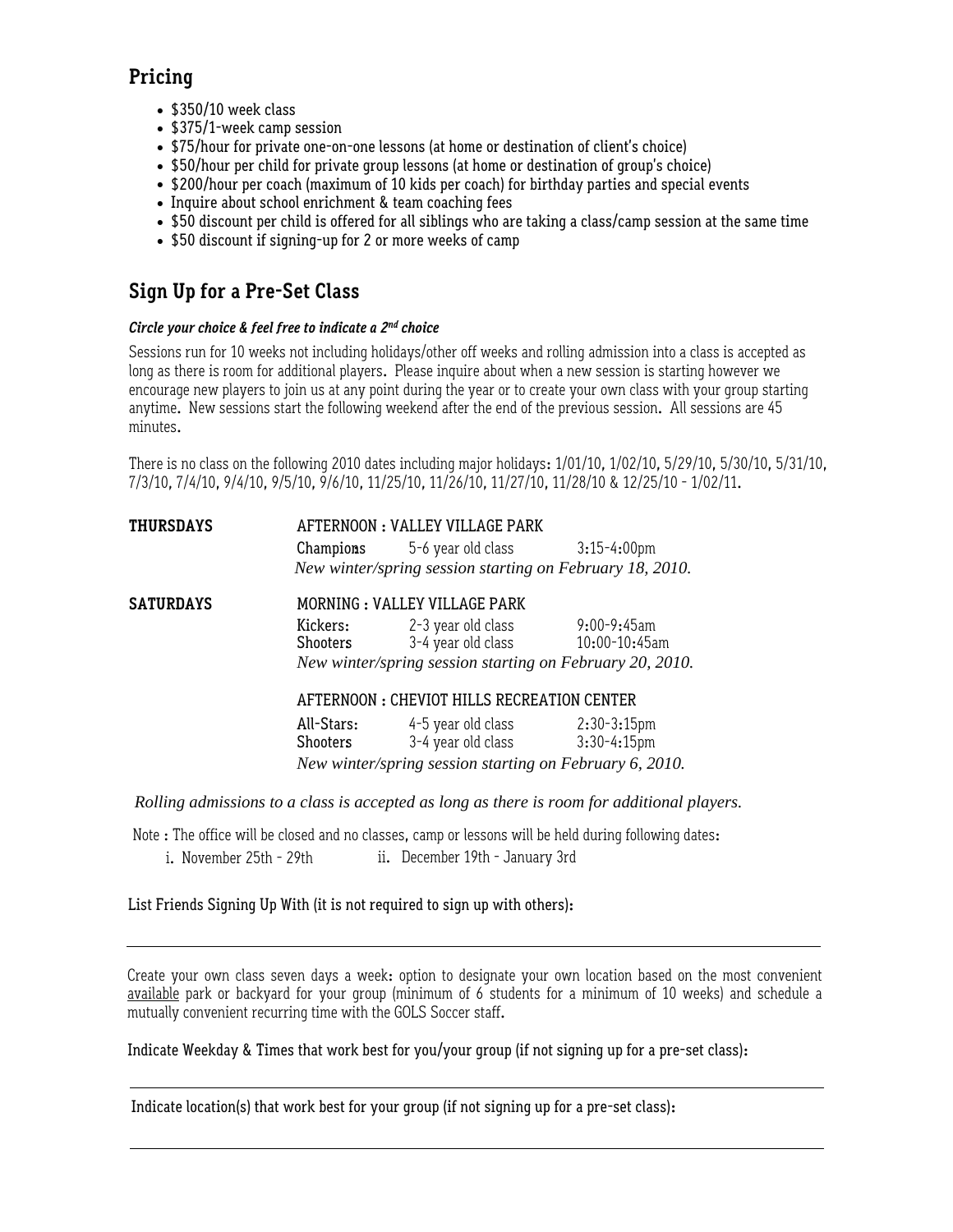

# **EMERGENCY INFORMATION FORM**

|                              | Player's Name: Age: Age:                                                                                                                                                                                                                                                                                                                                                                                                                                                                       |
|------------------------------|------------------------------------------------------------------------------------------------------------------------------------------------------------------------------------------------------------------------------------------------------------------------------------------------------------------------------------------------------------------------------------------------------------------------------------------------------------------------------------------------|
|                              |                                                                                                                                                                                                                                                                                                                                                                                                                                                                                                |
|                              | <u> 1989 - Andrea Stadt Britain, amerikansk politiker (d. 1989)</u>                                                                                                                                                                                                                                                                                                                                                                                                                            |
|                              |                                                                                                                                                                                                                                                                                                                                                                                                                                                                                                |
|                              |                                                                                                                                                                                                                                                                                                                                                                                                                                                                                                |
|                              |                                                                                                                                                                                                                                                                                                                                                                                                                                                                                                |
|                              | <u> 1999 - Johann Harry Harry Harry Harry Harry Harry Harry Harry Harry Harry Harry Harry Harry Harry Harry Harry</u>                                                                                                                                                                                                                                                                                                                                                                          |
|                              |                                                                                                                                                                                                                                                                                                                                                                                                                                                                                                |
|                              | Secondary Emergency Contact Name: Manual Manual Manual Manual Manual Manual Manual Manual Manual Manual Manual                                                                                                                                                                                                                                                                                                                                                                                 |
|                              |                                                                                                                                                                                                                                                                                                                                                                                                                                                                                                |
|                              |                                                                                                                                                                                                                                                                                                                                                                                                                                                                                                |
|                              | <u> 1989 - Johann Stoff, deutscher Stoffen und der Stoffen und der Stoffen und der Stoffen und der Stoffen und der</u><br>Home $\#$ : $\qquad \qquad$ $\qquad \qquad$ $\qquad \qquad$ $\qquad \qquad$ $\qquad \qquad$ $\qquad \qquad$ $\qquad \qquad$ $\qquad \qquad$ $\qquad \qquad$ $\qquad \qquad$ $\qquad \qquad$ $\qquad$ $\qquad \qquad$ $\qquad$ $\qquad$ $\qquad$ $\qquad$ $\qquad$ $\qquad$ $\qquad$ $\qquad$ $\qquad$ $\qquad$ $\qquad$ $\qquad$ $\qquad$ $\qquad$ $\qquad$ $\qquad$ |
|                              |                                                                                                                                                                                                                                                                                                                                                                                                                                                                                                |
| <b>Insurance Information</b> |                                                                                                                                                                                                                                                                                                                                                                                                                                                                                                |
|                              |                                                                                                                                                                                                                                                                                                                                                                                                                                                                                                |
|                              |                                                                                                                                                                                                                                                                                                                                                                                                                                                                                                |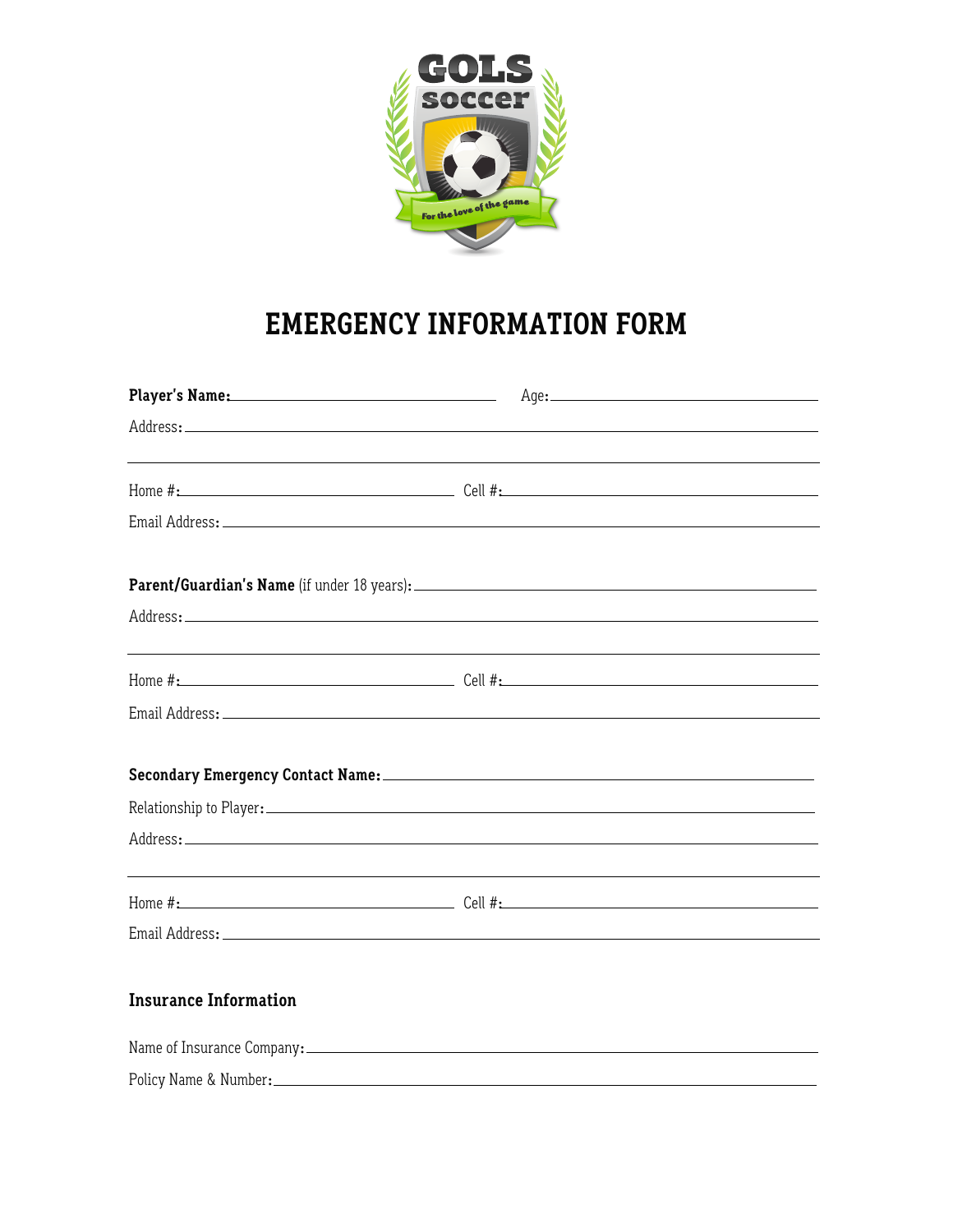#### **Medical Information**

Physician's Name: 2008 - 2008 - 2009 - 2009 - 2019 - 2019 - 2019 - 2019 - 2019 - 2019 - 2019 - 2019 - 2019 - 2019 - 2019 - 2019 - 2019 - 2019 - 2019 - 2019 - 2019 - 2019 - 2019 - 2019 - 2019 - 2019 - 2019 - 2019 - 2019 - 2

Does the Player have any allergies? YES/NO (please circle); If so, please list them:

Does the Player have any existing medical conditions? YES/NO (please circle); If so, please list them:

Does the Player take any medications? YES/NO (please circle); If so, please list them:

Does the Player have any existing or old injuries? YES/NO (please circle); If so, please list them:

Does the Player have any of the following? Asthma/Epilepsy/Diabetes/Irregular Heart Beat/Obesity (please circle)

Is there additional information we should know about the Player's mental or physical health or physical or mental condition whether or not it would affect the Player's performance in the sport? YES/NO (please circle); If yes, please explain:

Does the Player require any special accommodations or assistance? YES/NO (please circle); If so, please list them: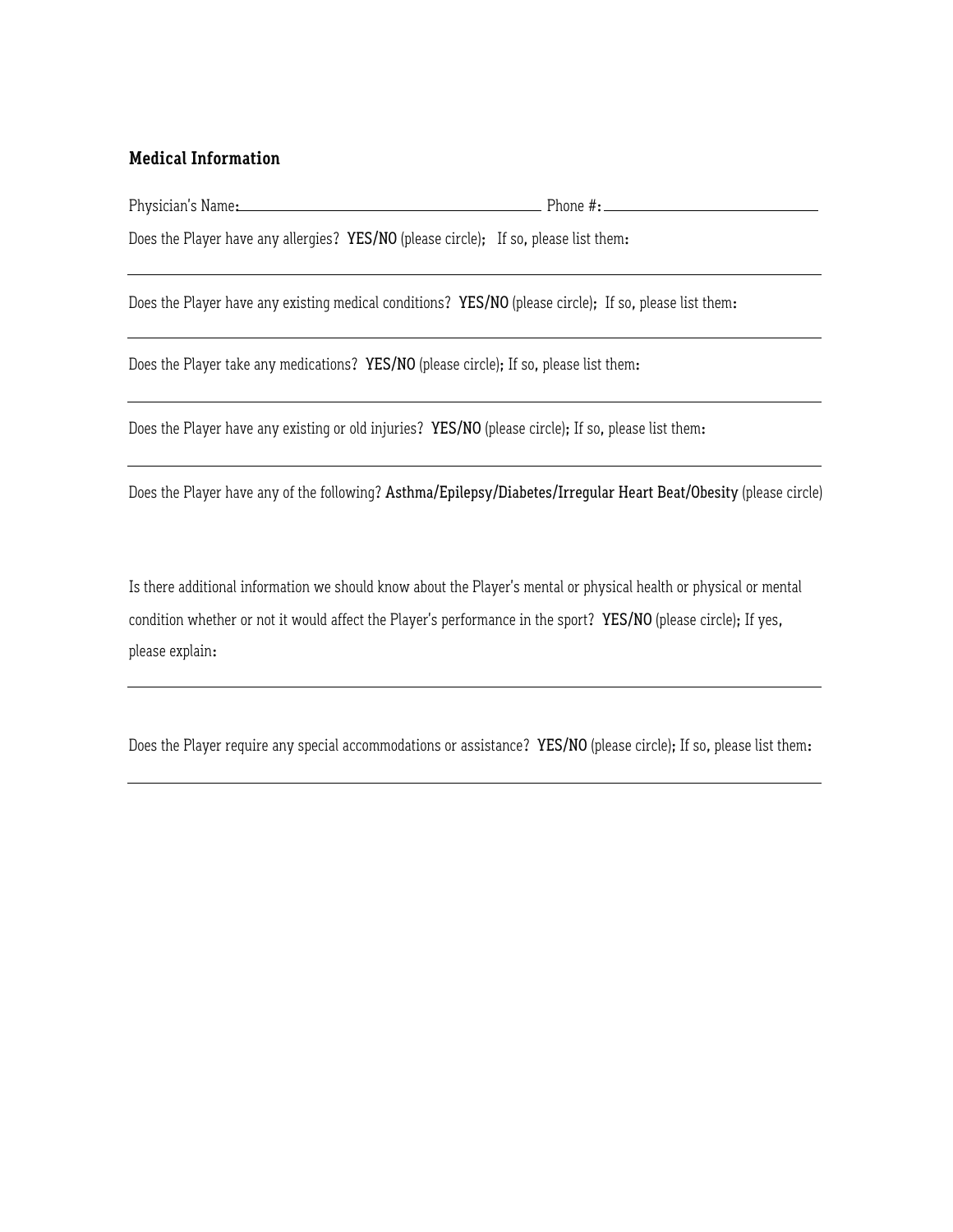

# **SPORTS PARTICIPATION RELEASE & AGREEMENT**

I, desire to participate in GOLS Soccer (the "Sport"), with GOLS Soccer, INC. (the "Company"), and, in consideration of being allowed to participate in the Sport, I hereby acknowledge and agree, and represent and warrant on my own behalf and on behalf of my child [hereinafter collectively and on behalf of the child, ("I")] as follows:

- 1) I understand that the participation in the Sport is entirely voluntary and involves physical exertion and the risk of significant direct and consequential injury. I realize that any sport activity involves some element of risk and I am fully aware of the risks of participation, which I agree to assume. I will conduct myself in a safe and prudent manner while participating in the Sport. I will follow the instruction of coaches or assistants in the Sport at all times and will not disregard any rule or requirement of participation of the Sport. Moreover, I am fully informed or otherwise aware of, and fully assume, all risks to person or property in connection with my participation in the Sport (including, but not limited to, damage and loss of property, bodily injuries, medical treatment and death).
- 2) I am in good physical and mental health and do not have any physical or mental conditions which could affect my ability to participate in the Sport. I am also aware that the Company is not providing on call medical personnel to assist me in the Sport.
- 3) I have medical insurance coverage appropriate for my participation in the Sport and have provided emergency contact information to the Company (See above). I understand and agree that the Company shall not provide any insurance for me in connection with my participation in the Sport. Nevertheless, in the event of injury, I authorize the Company to act or not act in any way the Company deems appropriate including such physical contact as the Company deems necessary to provide or arrange for medical care.
- 4) I do hereby agree and will release, indemnify and hold harmless Ariel Gazzera and GOLS, its employees, agents, successors and assigns, singularly and collectively, from and against any injury, claims, losses, harm, loss, inconvenience, liability or any other damage of any kind whatsoever, which may result from or be connected in anyway to my participation in the Sport.

I acknowledge I am familiar with § 1542 of the Civil Code of the State of California, which provides as follows:

> "A general release does not extend to claims which the creditor does not know or suspect to exist in his or her favor at the time of executing the release, which if known by him or her, must have materially affected his or her settlement with the debtor."